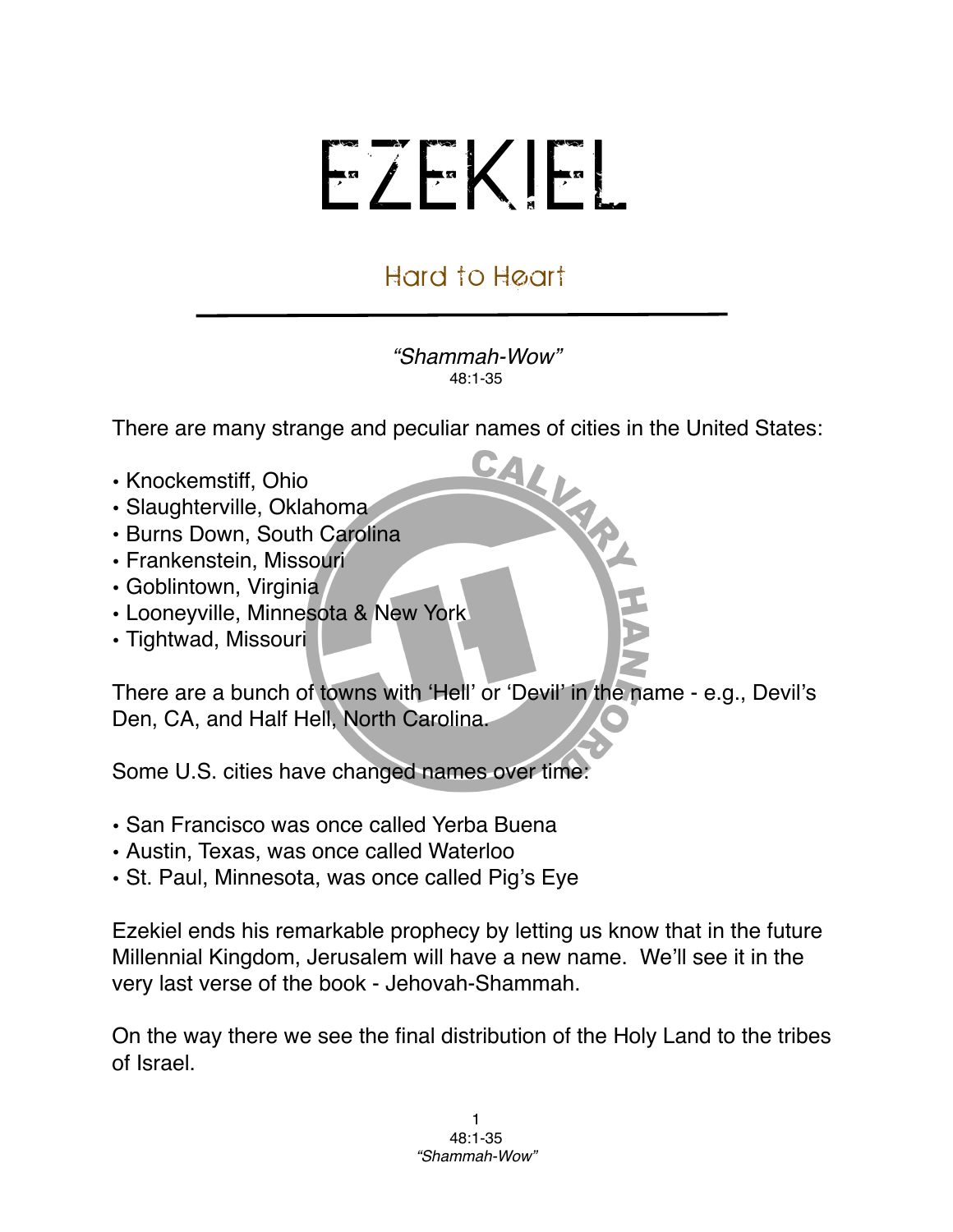We start with the inheritance of seven of the tribes in verses one through seven.

Ezekiel 48:1 "Now these are the names of the tribes: From the northern border along the road to Hethlon at the entrance of Hamath, to Hazar Enan, the border of Damascus northward, in the direction of Hamath, there shall be one section for Dan from its east to its west side;

Ezekiel 48:2 by the border of Dan, from the east side to the west, one section for Asher; Ezekiel 48:3 by the border of Asher, from the east side to the west, one section for Naphtali;

Ezekiel 48:4 by the border of Naphtali, from the east side to the west, one section for Manasseh;

Ezekiel 48:5 by the border of Manasseh, from the east side to the west, one section for Ephraim;

Ezekiel 48:6 by the border of Ephraim, from the east side to the west, one section for Reuben;

Ezekiel 48:7 by the border of Reuben, from the east side to the west, one section for Judah;

All the tribal portions extend across the breadth of the land from east to west making a series of parallel tracts. These seven tribes are listed in order from the northernmost and then going south.

The division of land is different from that in the time of Joshua. It takes into account the new geography created by the ravages of the Great Tribulation as well as the Lord's return to the Mount of Olives creating a new valley running east to west.

In verses eight through twelve tell us that the Temple will be in the tract just south of these seven tribes, in the very center of the Holy Land.

Ezekiel 48:8 by the border of Judah, from the east side to the west, shall be the district which you shall set apart, twenty-five thousand cubits in width, and in length the same as one of the other portions, from the east side to the west, with the sanctuary in the center.

Ezekiel 48:9 "The district that you shall set apart for the Lord shall be twenty-five thousand cubits in length and ten thousand in width.

It is noteworthy that the Millennial Temple will therefore be in a different location that the former Temples or the Tribulation Temple.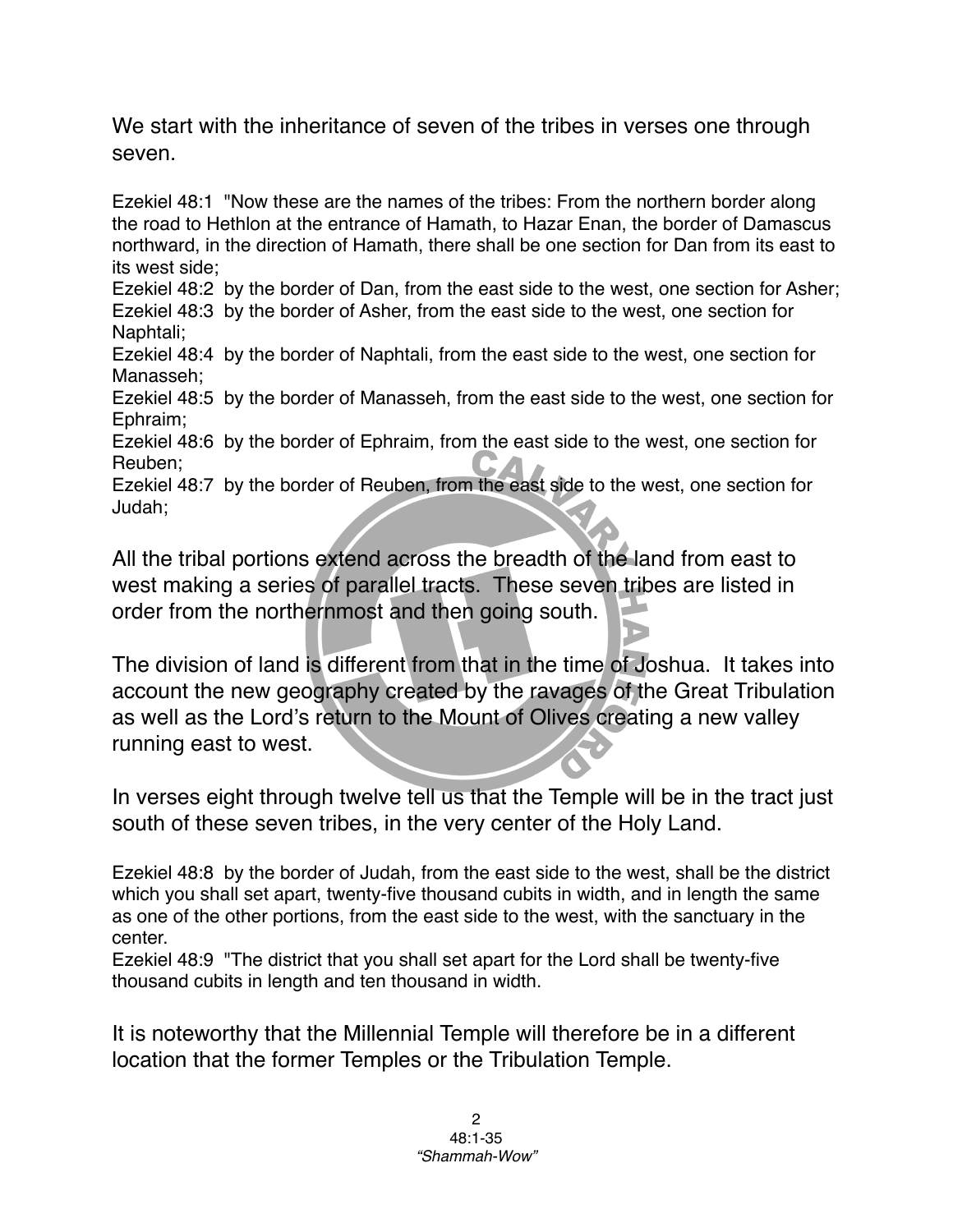The priests will have their portion in this tract surrounding the Temple.

Ezekiel 48:10 To these - to the priests - the holy district shall belong: on the north twenty-five thousand cubits in length, on the west ten thousand in width, on the east ten thousand in width, and on the south twenty-five thousand in length. The sanctuary of the Lord shall be in the center.

Ezekiel 48:11 It shall be for the priests of the sons of Zadok, who are sanctified, who have kept My charge, who did not go astray when the children of Israel went astray, as the Levites went astray.

Ezekiel 48:12 And this district of land that is set apart shall be to them a thing most holy by the border of the Levites.

The tract for the Levites seems to be north of the one for the priests and immediately south of the portion for the seven tribes, or in-between the portion of the priests and the tribes. Tribes, Levites, priests & Temple is the order.

Ezekiel 48:13 "Opposite the border of the priests, the Levites shall have an area twenty-five thousand cubits in length and ten thousand in width; its entire length shall be twenty-five thousand and its width ten thousand.

Ezekiel 48:14 And they shall not sell or exchange any of it; they may not alienate this best part of the land, for it is holy to the Lord.

In the Old Testament the Levites were scattered throughout the land. When they were not serving their course in the Temple they could be among the people as teachers and counselors. In the Millennium they will have their own tract and remain in proximity to the Temple.

The location of the city is next, in verses fifteen through twenty.

Ezekiel 48:15 "The five thousand cubits in width that remain, along the edge of the twenty-five thousand, shall be for general use by the city, for dwellings and commonland; and the city shall be in the center.

Ezekiel 48:16 These shall be its measurements: the north side four thousand five hundred cubits, the south side four thousand five hundred, the east side four thousand five hundred, and the west side four thousand five hundred.

Ezekiel 48:17 The common-land of the city shall be: to the north two hundred and fifty cubits, to the south two hundred and fifty, to the east two hundred and fifty, and to the west two hundred and fifty.

Ezekiel 48:18 The rest of the length, alongside the district of the holy section, shall be ten thousand cubits to the east and ten thousand to the west. It shall be adjacent to the district of the holy section, and its produce shall be food for the workers of the city.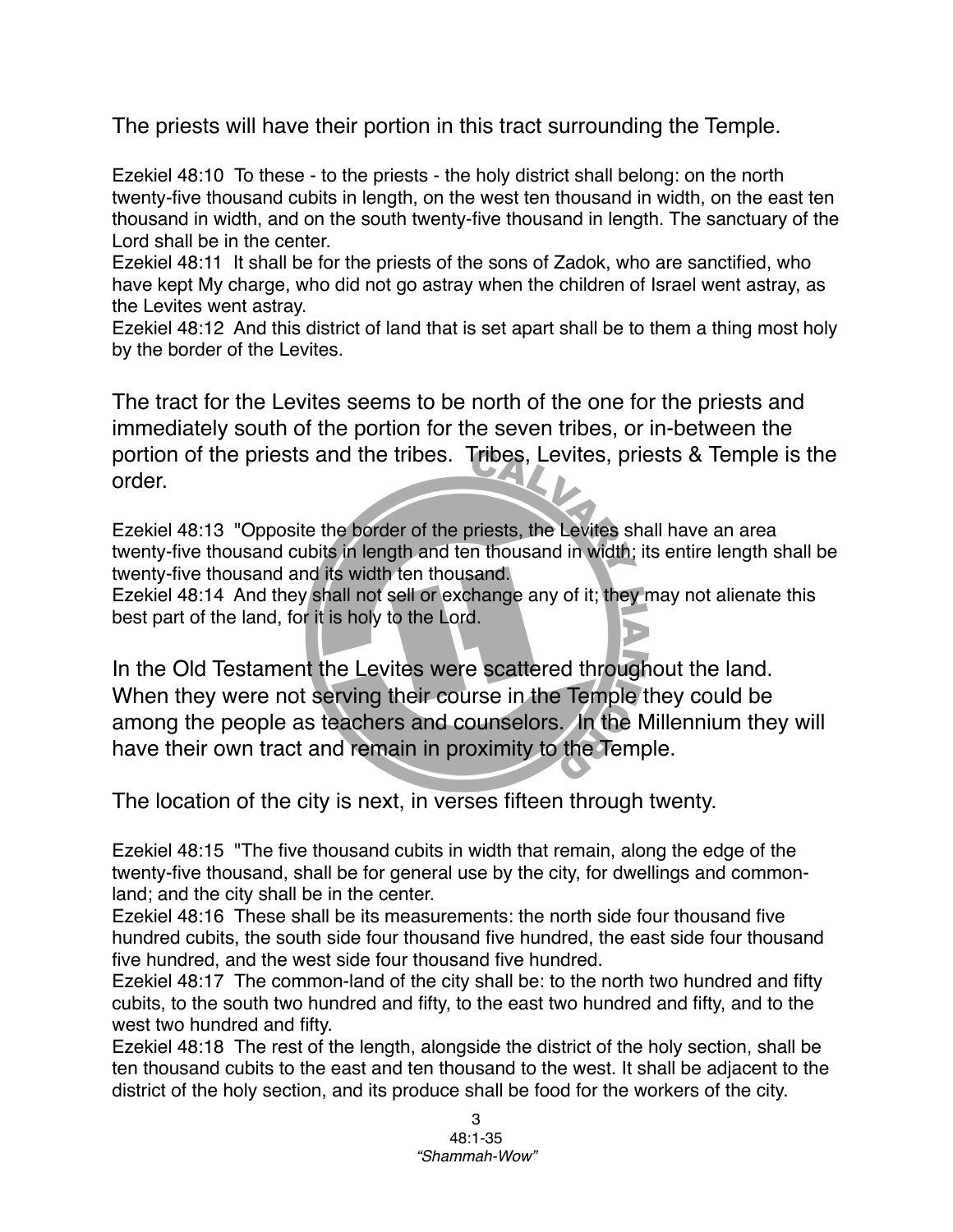Ezekiel 48:19 The workers of the city, from all the tribes of Israel, shall cultivate it. Ezekiel 48:20 The entire district shall be twenty-five thousand cubits by twenty-five thousand cubits, foursquare. You shall set apart the holy district with the property of the city.

Remember that at the Lord's Second Coming the Mount of Olives is cloven in two creating a valley that will run east to west.

Zechariah 14:4 And in that day His feet will stand on the Mount of Olives, Which faces Jerusalem on the east. And the Mount of Olives shall be split in two, From east to west, Making a very large valley; Half of the mountain shall move toward the north And half of it toward the south.

The city will be situated in a magnificent position on the north side of this great valley. No wonder it is spoken of as "beautiful for situation."

There is mention of "the workers of the city." Laborers from each of the tribes will work the land.

**There is nothing wrong with work.** Adam was charged with keeping the Garden of Eden before the Fall.

David, the Lord's prince and co-regent, will have a section:

Ezekiel 48:21 "The rest shall belong to the prince, on one side and on the other of the holy district and of the city's property, next to the twenty-five thousand cubits of the holy district as far as the eastern border, and westward next to the twenty-five thousand as far as the western border, adjacent to the tribal portions; it shall belong to the prince. It shall be the holy district, and the sanctuary of the temple shall be in the center. Ezekiel 48:22 Moreover, apart from the possession of the Levites and the possession of the city which are in the midst of what belongs to the prince, the area between the border of Judah and the border of Benjamin shall belong to the prince.

The Prince's portion seems to be on either side of the city. According to one calculation the tracts for the Levites, the priests, the Prince and the city measure 60 miles square. The city itself will measure twelve miles in each direction, or 144,000 square miles.

Next comes the land alloted to five more tribes.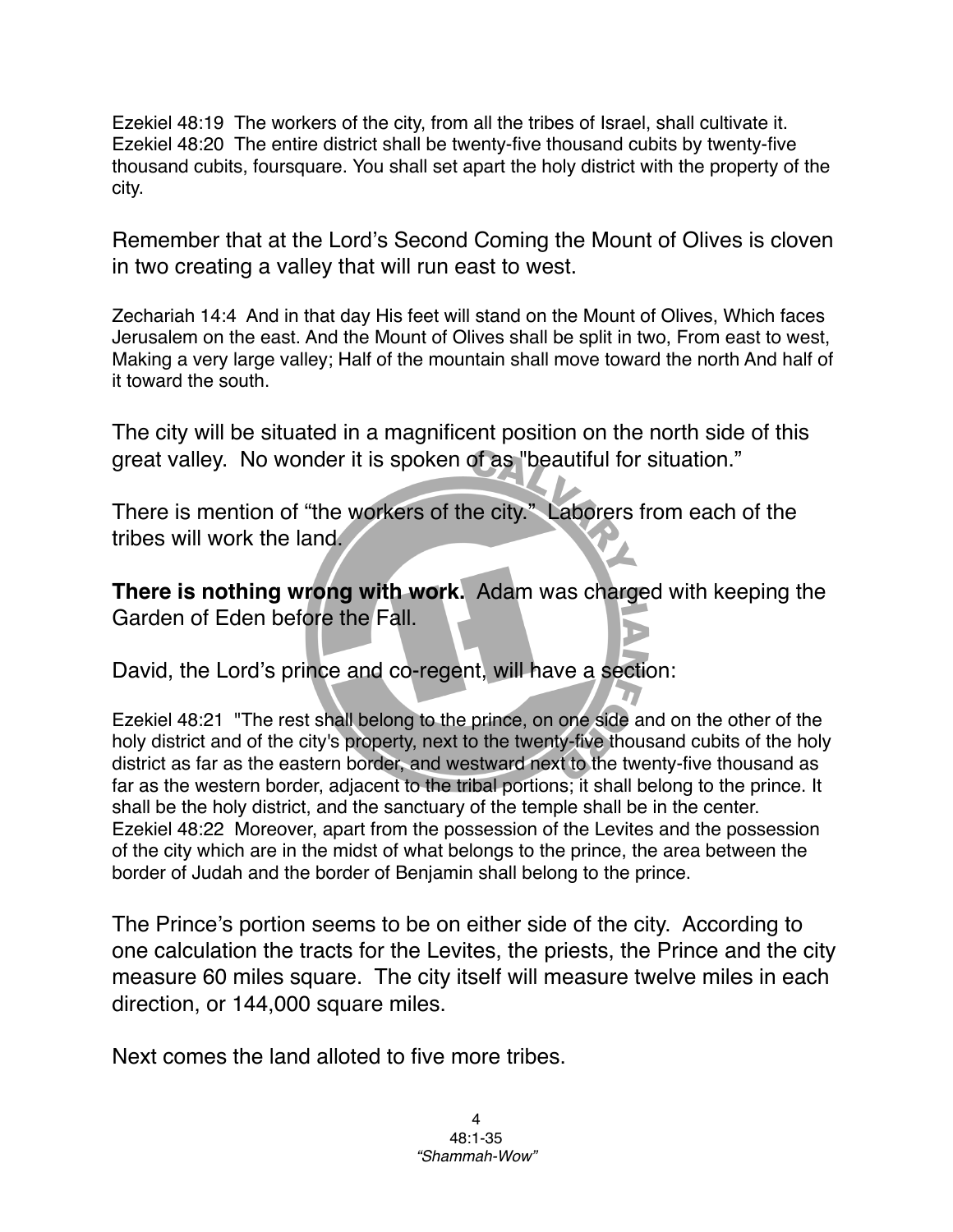Ezekiel 48:23 "As for the rest of the tribes, from the east side to the west, Benjamin shall have one section;

Ezekiel 48:24 by the border of Benjamin, from the east side to the west, Simeon shall have one section;

Ezekiel 48:25 by the border of Simeon, from the east side to the west, Issachar shall have one section;

Ezekiel 48:26 by the border of Issachar, from the east side to the west, Zebulun shall have one section;

Ezekiel 48:27 by the border of Zebulun, from the east side to the west, Gad shall have one section;

Ezekiel 48:28 by the border of Gad, on the south side, toward the South, the border shall be from Tamar to the waters of Meribah by Kadesh, along the brook to the Great Sea.

Ezekiel 48:29 This is the land which you shall divide by lot as an inheritance among the tribes of Israel, and these are their portions," says the Lord God.

Section by section and tribe by tribe. It will be very orderly, very equal.

Ingress and egress to the city will be through the gates described in the next set of verses.

Ezekiel 48:30 "These are the exits of the city. On the north side, measuring four thousand five hundred cubits

Ezekiel 48:31 (the gates of the city shall be named after the tribes of Israel), the three gates northward: one gate for Reuben, one gate for Judah, and one gate for Levi; Ezekiel 48:32 on the east side, four thousand five hundred cubits, three gates: one gate for Joseph, one gate for Benjamin, and one gate for Dan;

Ezekiel 48:33 on the south side, measuring four thousand five hundred cubits, three gates: one gate for Simeon, one gate for Issachar, and one gate for Zebulun;

Ezekiel 48:34 on the west side, four thousand five hundred cubits with their three gates: one gate for Gad, one gate for Asher, and one gate for Naphtali.

The gates are named after the twelve tribes but there are some differences between the tribes mentioned here and in the preceding passage. Here is one suggestion as to why that is.

In verses 1-29 the... tribe of Levi has a special inheritance area and Joseph's two sons (Ephraim and Manasseh) are both given tribes. In the new Holy City, however, the gates are named for people more than for regions, because everyone, whether of the priestly tribe or not, has access to the city, as symbolized by including all twelve of the original sons of Jacob in the naming of the gates. In other words, it is the tribes of Israel (v3131), not the tribal territories of Israel, that have occasioned the names of the gates. Joseph's name therefore appears where Ephraim and Manasseh would have if this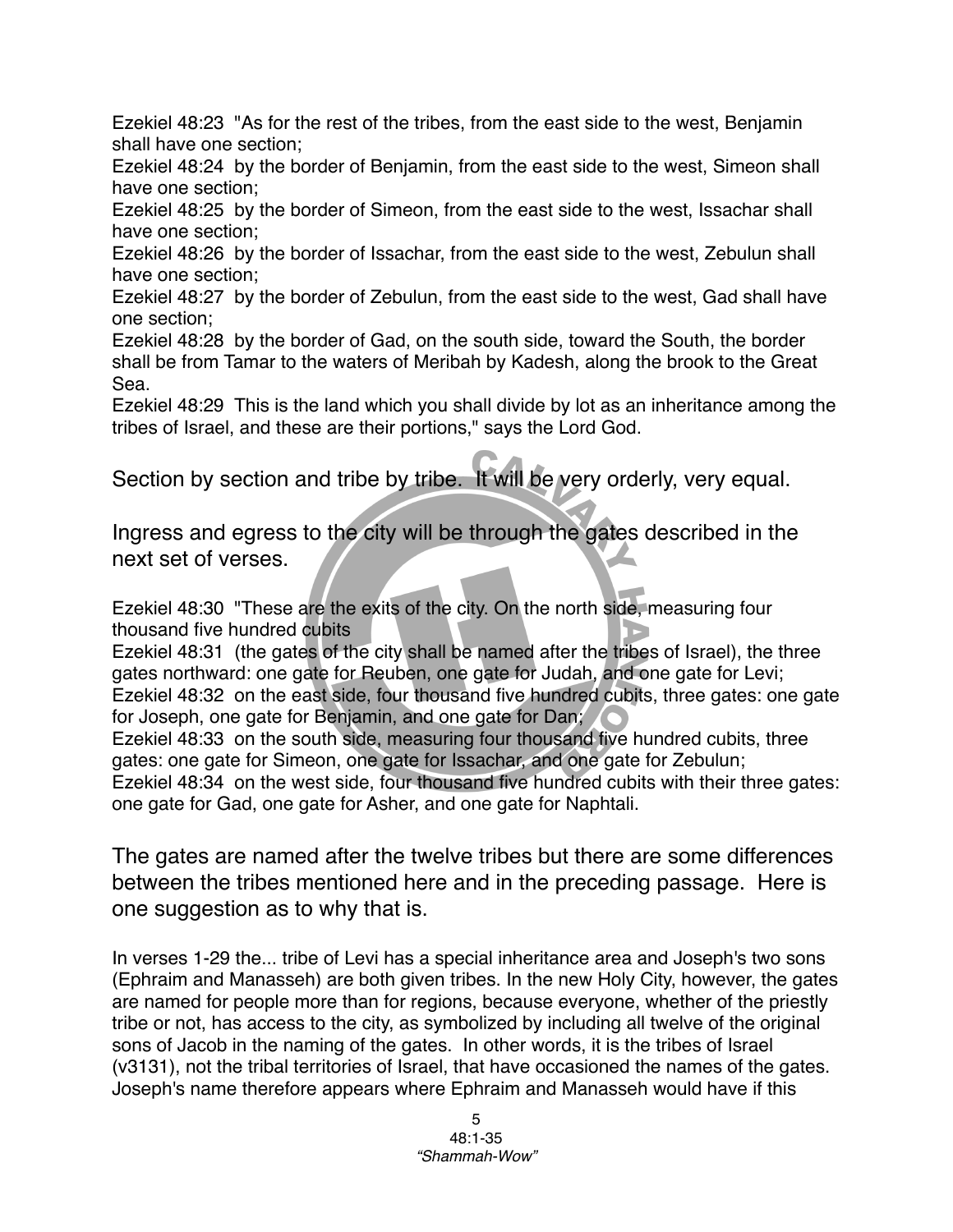were a list of tribal territories. Levi's name appears where it would not be listed in a grouping of territories, since the Levites never had a strictly tribal allotment.

Finally we're told that the city will have a new name.

Ezekiel 48:35 All the way around shall be eighteen thousand cubits; and the name of the city from that day shall be: THE LORD IS THERE.

The Hebrew is *Jehovah Shammah*. In the *Believers Bible Commentary*, William MacDonald says this:

This name reminds us of what was always in the heart of God: He loves His creatures so much that He always planned to have them close to Himself. He is ever searching, asking, "Where are you?," calling to repentance and faith. As Son of God He even came down to earth to die for us. His wish will be fulfilled: man will be close to His heart. We can engage in and participate in His search for the lost even now, while living close to His heart here on earth. This is God's desire for us.

In his stand-alone commentary Charles Feinberg says:

This incomparable prophecy began with a vision of the glory of God and concludes with a description of the glory of the Lord in the glorified city of Jerusalem. Ezekiel concluded... with God dwelling with man in holiness and glory. Beyond this there is no greater goal of history and God's dealings with man.

God came searching for lost mankind in the Garden and He's been searching us out ever since!

Where will we be during the Millennium? Dr. J. Vernon McGee says,

I rather think that at the Rapture the church will be brought to [the New Jerusalem]. I believe this city is to be our permanent home. I think that during the Millennium it will be a matter of commuting back and forth from the earth to the New Jerusalem.

If that is indeed the case, the city whose builder and maker is God, and where Jesus is gone to prepare our heavenly mansions, will hover over the earth during the Millennium. Then, after the Millennium, when there are new heavens and a new earth, it will hover over the earth and remain our home.